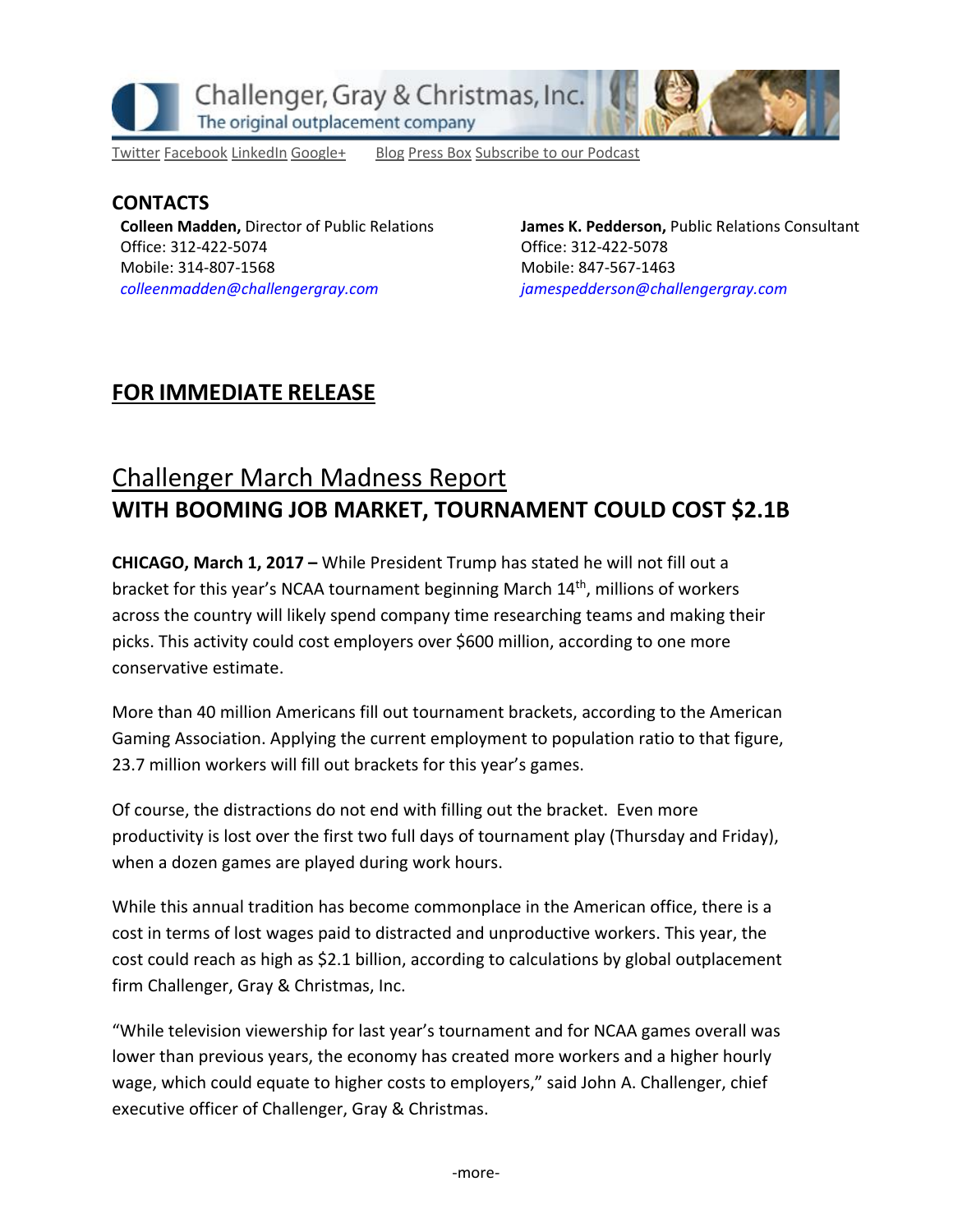"In the current political climate, more American workers might welcome this distraction leading to an even higher cost to productivity," added Challenger.

Challenger's estimate is based on the number of working Americans who are likely to be caught up in March Madness; the estimated time spent filling out brackets and streaming games; and average hourly earnings, which, in January, stood at \$26.00, according to the Bureau of Labor Statistics.

The challenge is estimating the number of people who participate in March Madness pools. A 2015 estimate from the American Gaming Association estimated 40 million Americans fill out 70 million brackets. A 2014 article at Smithsonian.com put the number of Americans "filling out brackets" at 60 million.

Using the current employment-population ratio of 59.2 percent and the more recent 40 million estimate, 23.7 million workers are filling out brackets.

Meanwhile, a 2012 MSN survey found that 86 percent of all workers will devote at least part of their workday to updating brackets, checking scores and following games during the tournament. If that survey sample was representative of the US workforce, it means that the number the working Americans with "March Madness" could reach 125 million.

Furthermore, the MSN survey indicated that 56 percent of all workers planned to spend at least one hour on March Madness activities. Assuming that holds for this year's tournament, that is roughly 81.5 million workers who will each cost their employers an average of \$26.00 in wages for an hour of wasted productivity. That comes to a total of \$2.1 billion for the group.  $(81.5 \text{ million X } $26.00)$ 

Even with the most conservative estimates, March Madness is still costly. Each hour of unproductive work time for the 23.7 million March Madness bracket-producing workers will cost employers \$615 million.

"These estimates, of course, do not take into account every situation, but the fact remains that this national pastime, much of which occurs during work hours, will distract employees to some extent.

"Even workers who are not deskbound with internet access in an office are susceptible to this distraction. Hourly workers in the field may be consumed by the tournament on their smartphones and tablets," said Challenger.

Despite the potential for a lapse in productivity, Challenger warned against reining in workers' March Madness proclivities.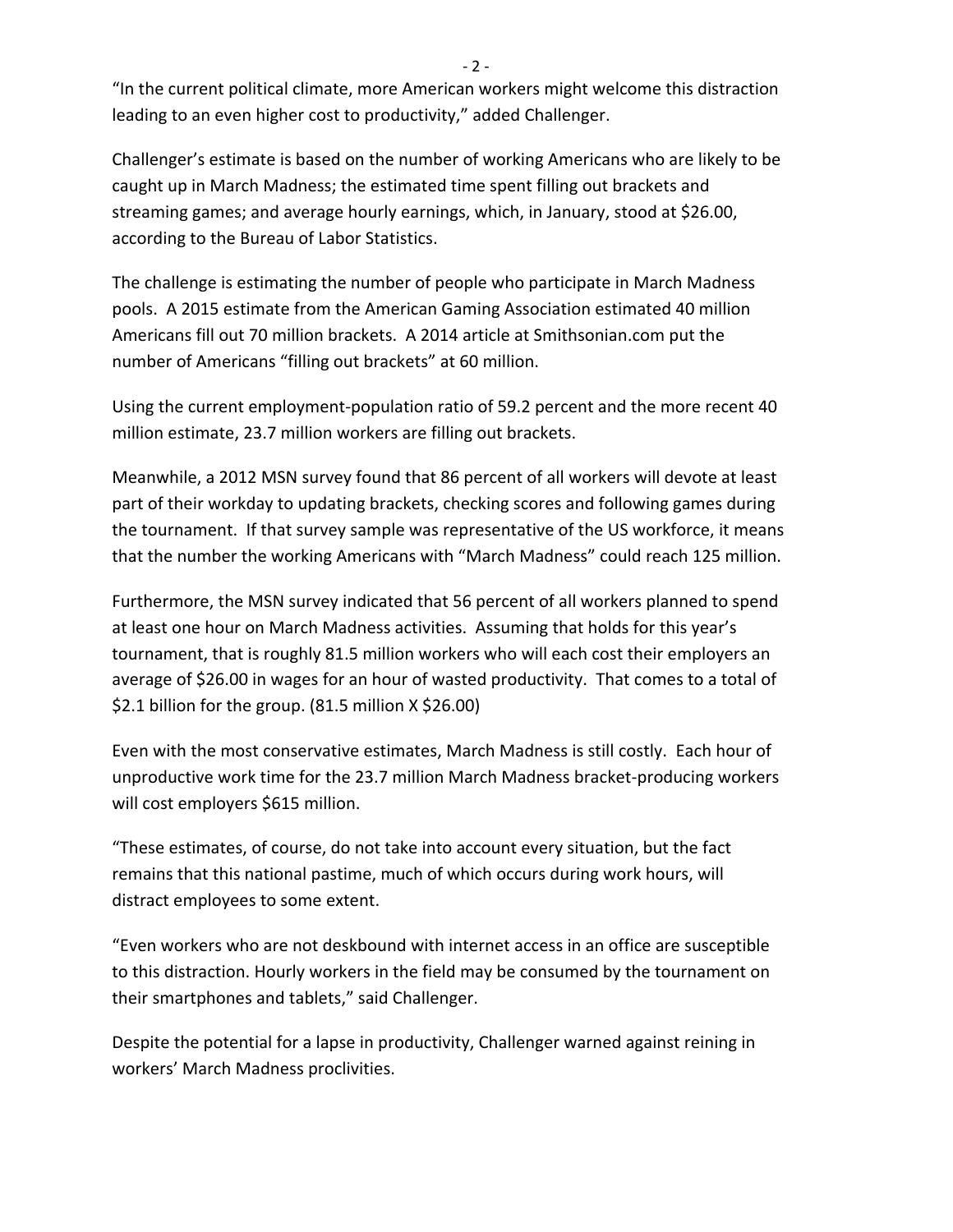"Any attempt to do so would most likely result in long-term damage to employee morale, loyalty, and engagement that would far outweigh any short-term benefit to productivity. Employers should embrace March Madness and seek ways to use it as a tool to foster camaraderie.

"For example, employers could create company-wide office pools that are free to enter and offer lunches or gift cards for the winner.

"By installing a TV in a common area or lunch room, workers can check games throughout the day. This option has an added benefit of eliminating the need for workers to stream games, lightening the burden for your IT staff.

"Consider giving employees longer lunches or offering longer breaks at other times throughout the day to allow them to catch games that interest them," said Challenger.

"These actions will go a long way in developing an inclusive corporate culture and boosting employee morale. Employers can also use the tournament as a selling-point for retention and recruitment purposes," added Challenger.

# # #